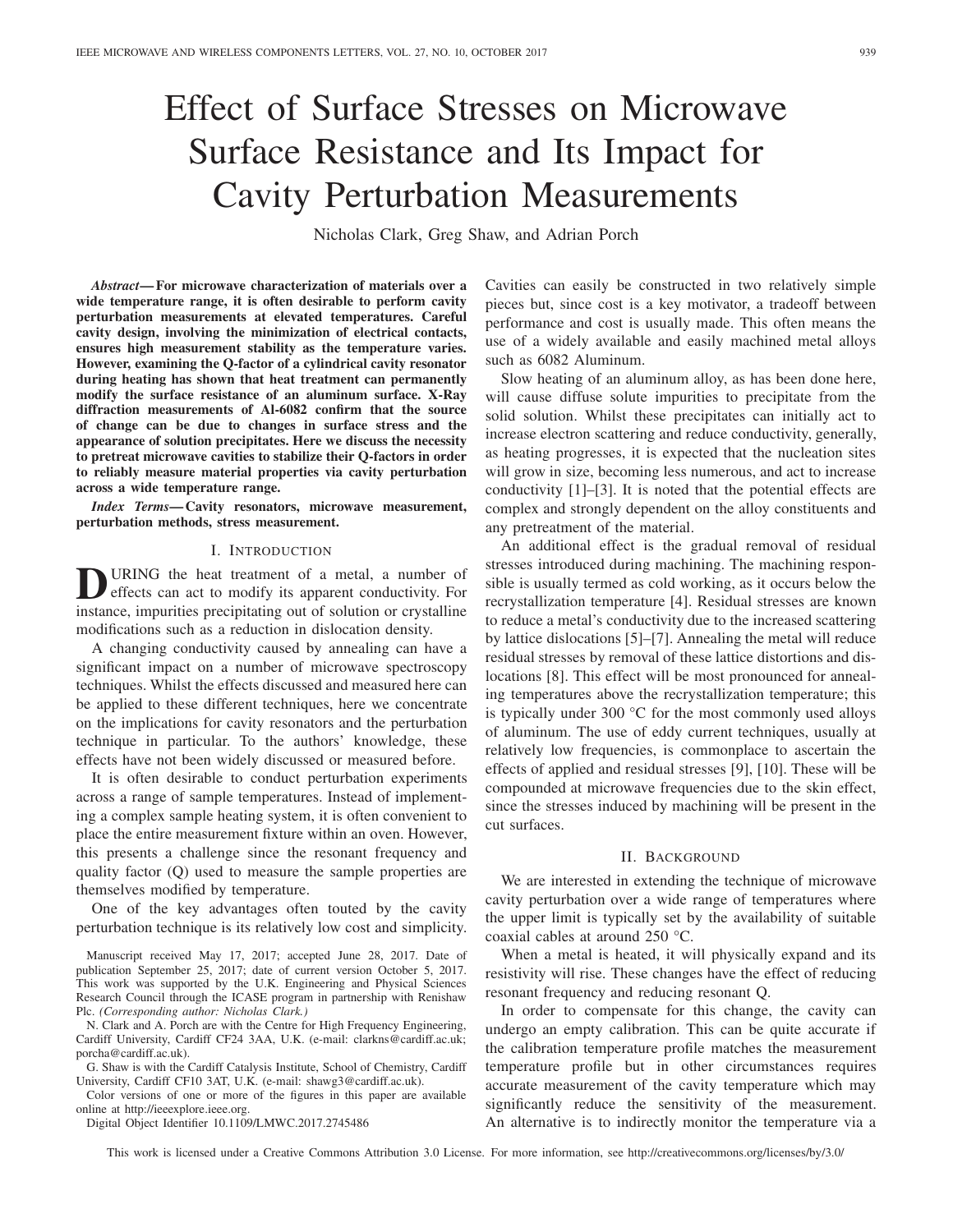

Fig. 1. (a)  $TM<sub>010</sub>$  current distribution. (b) Circumference split configuration. (c) Diameter (clamshell) split configuration. (d) Constructed 6082-Al cylindrical cavity with "clamshell" construction—internal radius 4.6 cm and internal height 4 cm.  $TM<sub>010</sub>$  at 2.5 GHz.

reference mode. A suitable reference mode will feature an electric and magnetic field node at the sample space so that it is unaffected by the presence of a sample. Since any changes induced by temperature can be attributed directly to the cavity itself, using measurements of the reference mode, the unperturbed state of the measurement mode can be calculated.

An additional consideration is the location of any mechanical joint in the cavity. Traditional manufacturing techniques necessitate that cavity resonators are built in two or more pieces. If current flows across this joint, it forms an electrical contact and will contribute to (i.e., reduce) the resonator Q. When the cavity is heated and thermal expansion occurs, stresses can be put on the joint, thus modifying its electrical properties. Experience, detailed here, has shown that this effect can be very nonlinear. Careful design can, however, practically eliminate this problem for certain resonator configurations.

A popular configuration is the cylindrical cavity resonator operating in the  $TM<sub>010</sub>$  mode for dielectric measurement where end surface currents flow radially. Therefore, a split placed along its diameter is preferable to the one placed around the circumference as shown in Fig. 1.

Whilst this split configuration is advantageous for the measurement mode, it does not solve the problem for the obvious reference mode in this configuration,  $TM<sub>210</sub>$ , as revealed later.

The main alloying elements of the alloy used here, 6082-T6, are Magnesium, Silicon, and Manganese. The T6 designation indicates that the metal has been solution treated to ensure that alloying elements are fully dissolved into the aluminum matrix before artificial aging at 100 °C–200 °C. The precipitation behavior of 6XXX series Aluminum alloys has been widely studied and is relatively complex but is expected to end in  $Mg<sub>2</sub>Si$  zones [11].

Treatment at a relatively low temperature (*<*200 °C) is high enough to cause significant stress recovery but without significant chemical change, since any initial clustering will have occurred during the T6 treatment. Higher temperatures should cause significant and measureable precipitation of Mg2Si as reported in [12].

## III. CAVITY MEASUREMENTS

A cavity was constructed and is shown in Fig. 1(d). Resonant frequency and Q were measured in transmission using the lorentzian fit method [13]. Capacitive coupling



Fig. 2. Frequency and Q-factor of  $TM<sub>010</sub>$  mode during heat treatment of empty 6082-Al cavity.



Fig. 3. Q-factor of  $TM<sub>010</sub>$  mode during repeated heat treatment of 6082-Al cavity.

is provided by two open circuit coaxial probes on the top cavity surface. Coupling is kept weak to ensure minimal Q loading and practically eliminate any potential nonlinearity from changing coupling. In this case, the insertion loss was around 50 dB, corresponding to a loaded and unloaded *Q* difference of 0.3%. Fig. 2 shows that the resonator parameters measured during a heating cycle with the entire cavity placed within a regular oven (Memmert UF30Plus). Temperature was measured by a PT100 RTD in contact with the cavity surface. A theoretical *Q* is calculated using a previously derived expression for *Q* [14] and considering the thermal coefficient of resistivity of aluminum. Since the theoretical prediction will overestimate *Q*, due to surface roughness effects and sample and coupling holes, a fixed offset is used to match the measured and theoretical values at 25 °C.

Fig. 2. shows the frequency change due to thermal expansion is predictable and repeatable. In contrast, the Q-factor shows some nonlinear behavior, diverging from the theoretical prediction and returning to a higher value; once heated, repeating the ramp shows a reduced effect and, with a third repetition, no appreciable further change is observed (Fig. 3). Also, by reducing the fixed offset, the theoretical prediction now closely matches the measured results.

The implication of this result is clear: in order to conduct perturbation measurements across a wide range of temperature, pretreatment of the cavity is required so to stabilize the *Q*.

In addition, measuring the Q-factor of the reference mode (TM210*)* reveals some interesting behavior: strongly nonlinear behavior at low temperatures in the initial ramps.